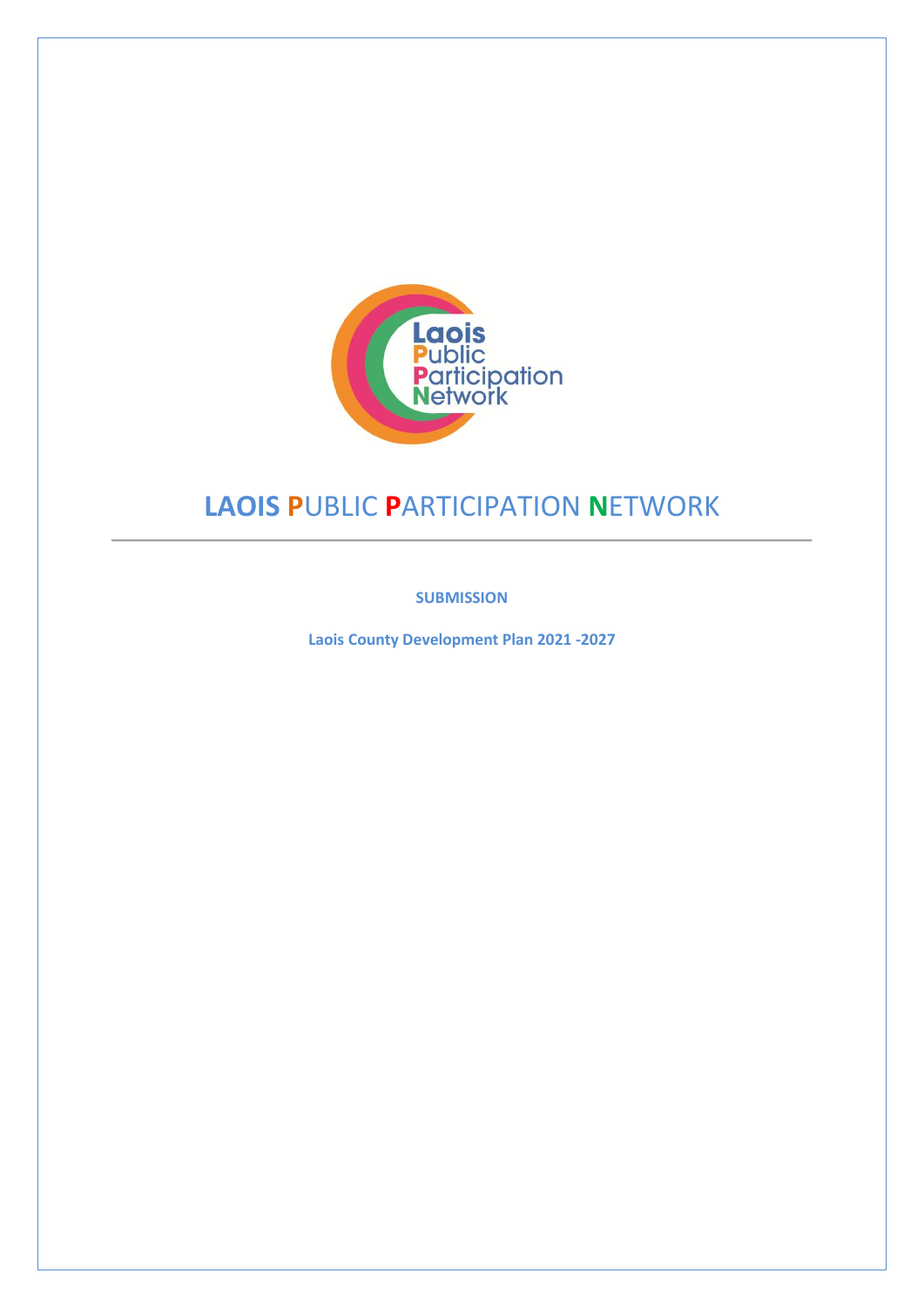## **1. Introduction**

Laois Public Participation Network (PPN) was established under the Directive of the Department of the Environment, Community and Local Government and in accordance with legislation in the Local Government Reform Act 2014 (Section 46).

Laois PPN is an independent organisation and is a framework for public engagement and participation with sustainability and wellbeing at its core. The aim of this structure is to facilitate and enable public organisations operating within the wider community to articulate and give voice to a diverse range of views, issues and interests within the local government system.

Laois PPN currently represents 553 registered community/voluntary, social inclusion and environmental groups across the county.

The Secretariat of Laois PPN will make this submission on behalf of Laois PPN member organisations using comments and feedback gathered. Laois Public Participation Network welcomes the opportunity afforded to them by Laois County Council to make this submission to the Laois County Development Plan 2021 -2027.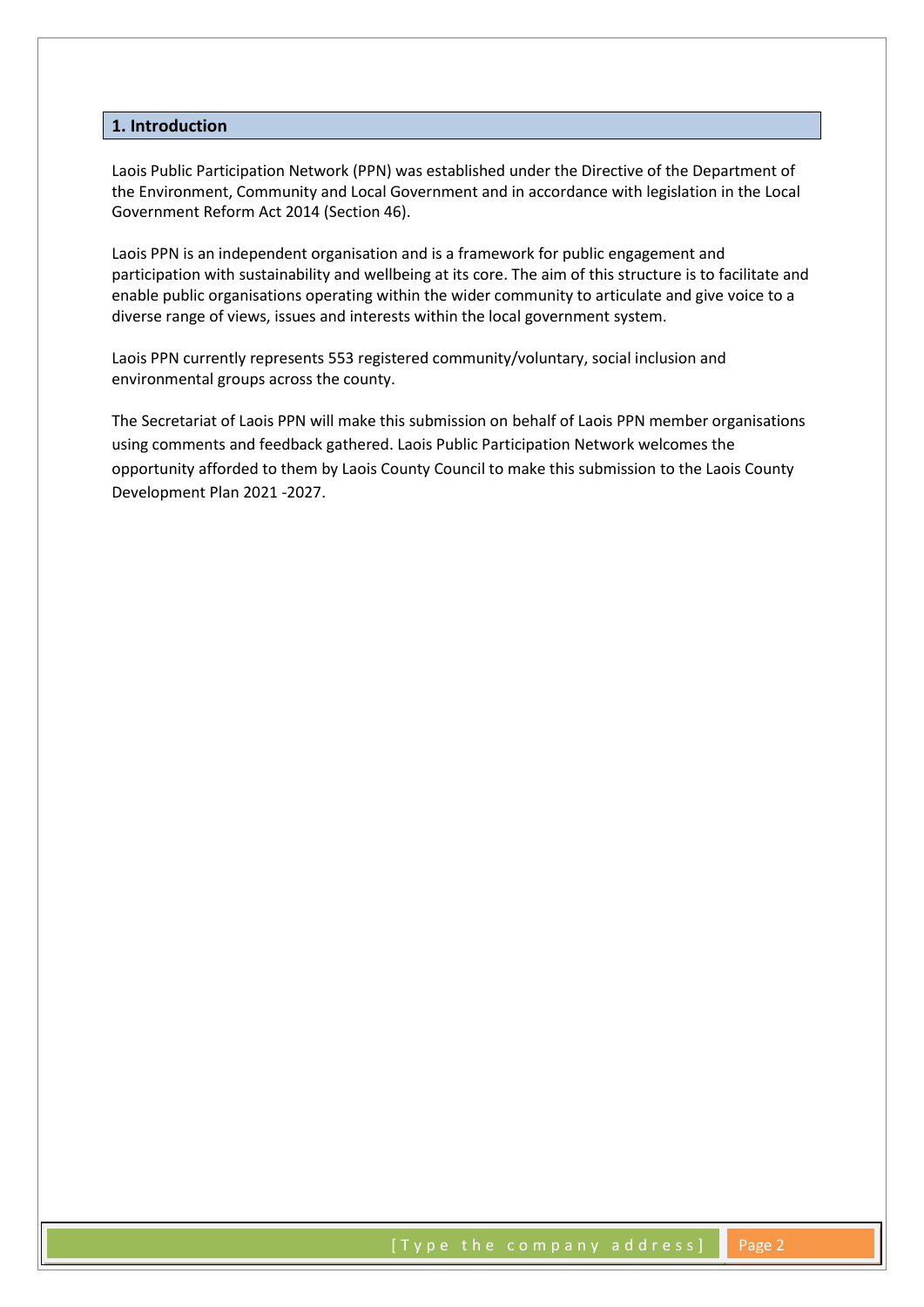**"Access for All" Disability Workshop Report**

## **Background**

Laois PPN, in collaboration with the Disability Federation of Ireland, hosted a consultation workshop to highlight, document and raise awareness of the challenges faced by people with disabilities in Laois.

The aim of the consultation and subsequent report (copy included) was to highlight the needs of people with disabilities in Laois and propose responses to these needs through the SPC structure of Laois County Council. It is anticipated that the outcomes of the consultation and subsequent report would feed into the Laois County Development Plan 2021 -2027.

#### **Why Laois PPN undertook this piece of work:**

The current policy context of the workshop and its outcomes is to be found in the Local Economic and Community Plan (LECP) 2016-2021. Laois PPN was recognised as the lead agency with a number of high-level goals including:

High-Level Goal 6 – Recognise and Support the Diverse Needs of People. In this regards Laois PPN is to:

*"Work with key organisation to build a representative structure within the disability sector in Laois in order to facilitate their participation in decision making structures which inform social and economic policies and practice impacting on the sector"*

# **The Process:**

Laois PPN invited all member organisations to the "Access for All" Disability Workshop on Wednesday 13th February 2019 in the Midlands Park Hotel, Portlaoise. The gathering included people with physical, intellectual, sensory and mental health disabilities. Those attending the consultation were divided into eight groups at eight round tables where the discussion were facilitated and recorded be members of Laois PPN and Laois Co Co.

There were four discussions. During each round each groups concentrated on the work of a specific SPC looking at how the SPC is relevant to the lives of people with disabilities. The groups explored how people with disabilities can have an impact on the work of that SPC and suggested recommended actions that could be taken.

Questions Asked:

- What are the issues under this theme that prevent or limit people with disabilities fully participating within society?
- What effects does this have on people?
- What action need to be taken and by whom?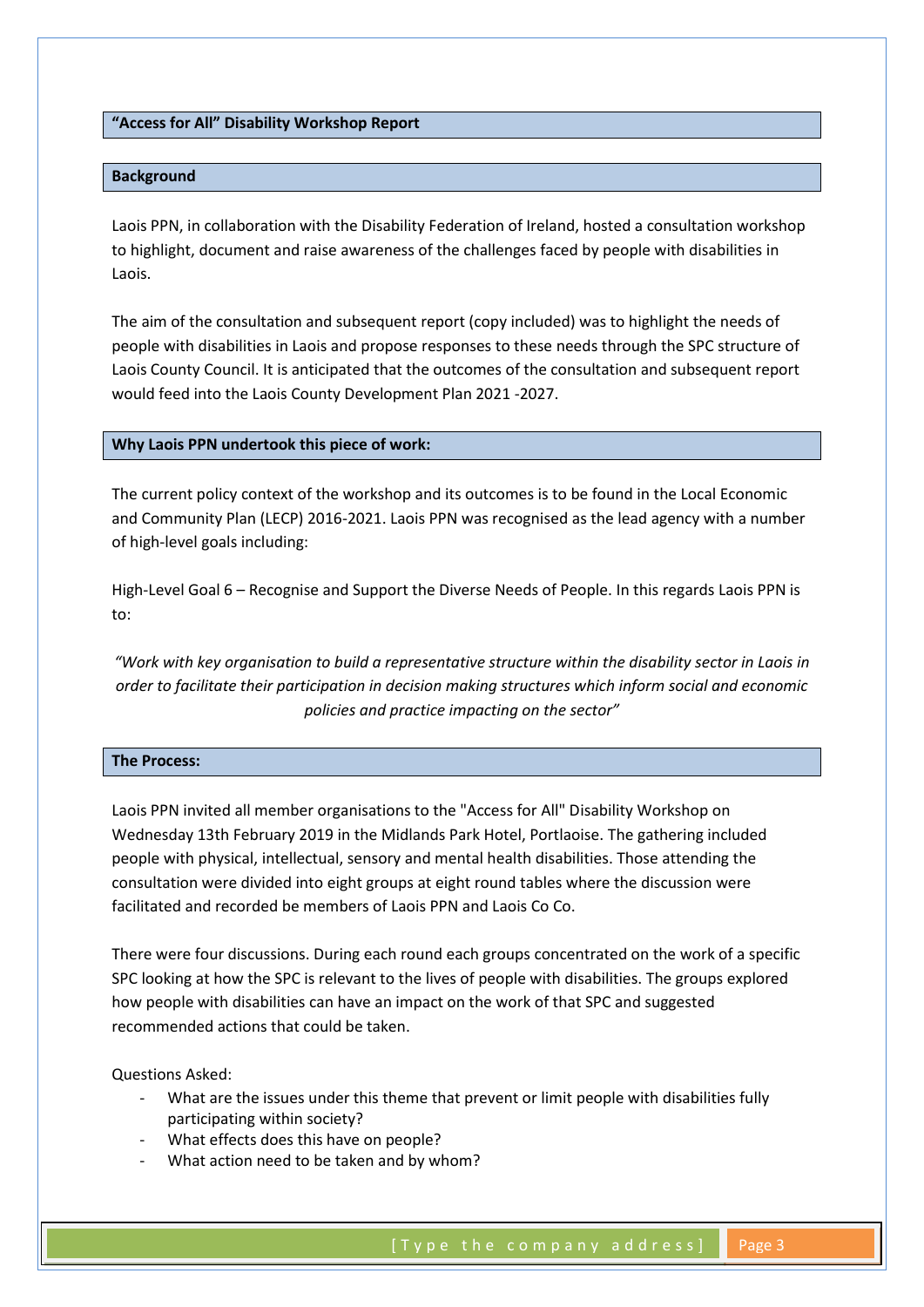# **Proposal:**

Laois County Council has started the review of the Laois County Development Plan which began on 6<sup>th</sup> January 2020 and the process will take 2 years to complete. The Laois County Development Plan 2021 – 2027 will set out a vision for County Laois for 2021 and beyond.

*It is with this in mind the Laois Public Participation Network submits our Access for All Disability Report for consideration to be included into the Laois County Deveolpment Plan 2021 – 2027* 

#### **UN Convention on the Rights of Persons with Disabilities**

## **Article 1 – Purpose**

The purpose of the present Convention is to promote, protect and ensure the full and equal enjoyment of all human rights and fundamental freedoms by all persons with disabilities, and to promote respect for their inherent dignity.

Persons with disabilities include those who have long-term physical, mental, intellectual or sensory impairments which in interaction with various barriers may hinder their full and effective participation in society on an equal basis with others.

## **Article 3 – General principles**

The principles of the present Convention shall be:

- Respect for inherent dignity, individual autonomy including the freedom to make one's own choices, and independence of persons;
- Non-discrimination;
- Full and effective participation and inclusion in society;
- Respect for difference and acceptance of persons with disabilities as part of human diversity and humanity;
- Equality of opportunity;
- Accessibility;
- Equality between men and women;
- Respect for the evolving capacities of children with disabilities and respect for the right of children with disabilities to preserve their identities

### **Article 4 – General obligations**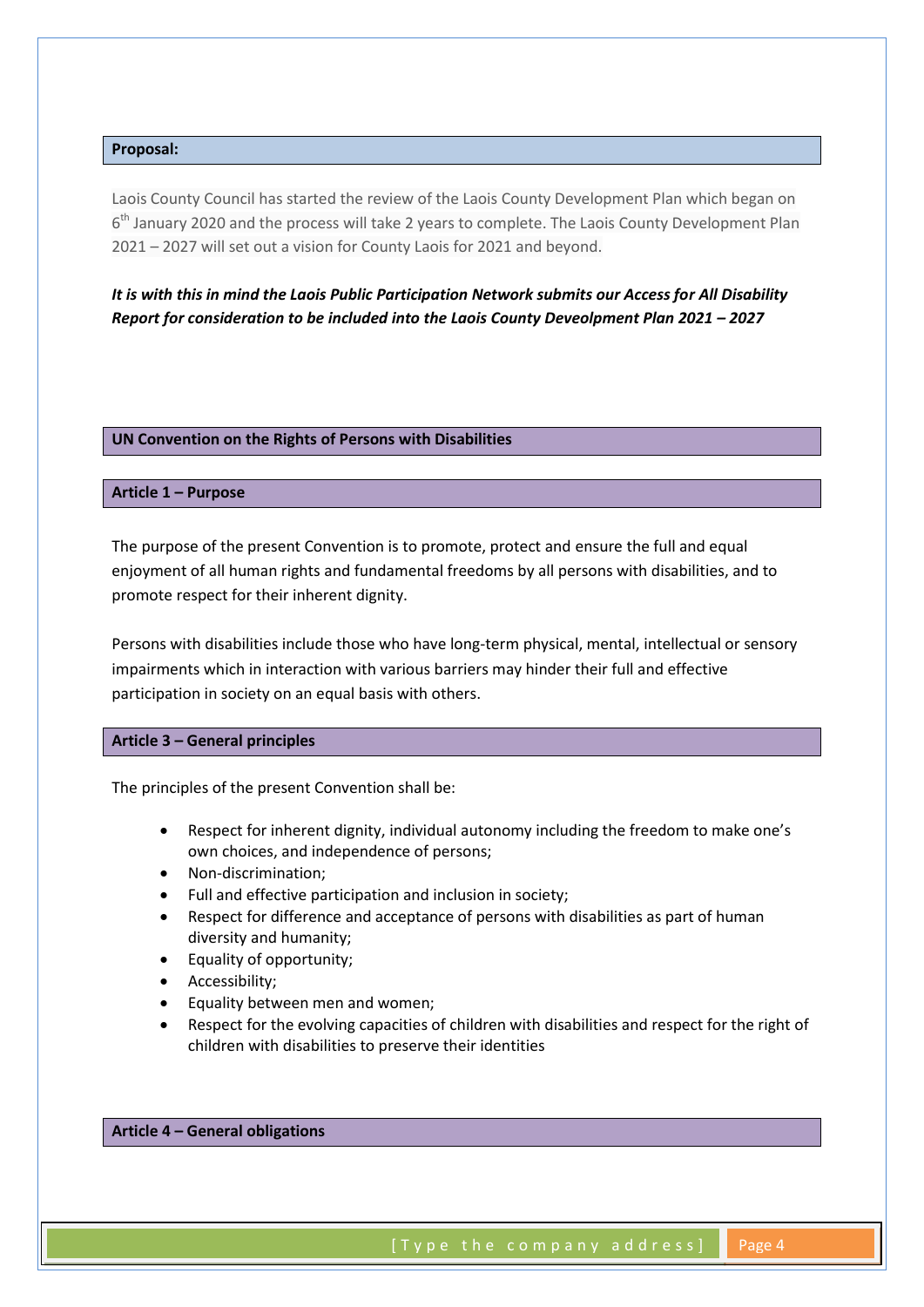**1.** States Parties undertake to ensure and promote the full realization of all human rights and fundamental freedoms for all persons with disabilities without discrimination of any kind on the basis of disability. To this end, States Parties undertake:

- a) To adopt all appropriate legislative, administrative and other measures for the implementation of the rights recognized in the present Convention;
- b) b) To take all appropriate measures, including legislation, to modify or abolish existing laws, regulations, customs and practices that constitute discrimination against persons with disabilities;
- c) To take into account the protection and promotion of the human rights of persons with disabilities in all policies and programmes;
- d) To refrain from engaging in any act or practice that is inconsistent with the present Convention and to ensure that public authorities and institutions act in conformity with the present Convention;
- e) To take all appropriate measures to eliminate discrimination on the basis of disability by any person, organization or private enterprise;
- f) To undertake or promote research and development of universally designed goods, services, equipment and facilities, as defined in article 2 of the present Convention, which should require the minimum possible adaptation and the least cost to meet the specific needs of a person with disabilities, to promote their availability and use, and to promote universal design in the development of standards and guidelines;
- g) To undertake or promote research and development of, and to promote the availability and use of new technologies, including information and communications technologies, mobility aids, devices and assistive technologies, suitable for persons with disabilities, giving priority to technologies at an affordable cost;
- h) To provide accessible information to persons with disabilities about mobility aids, devices and assistive technologies, including new technologies, as well as other forms of assistance, support services and facilities;
- i) To promote the training of professionals and staff working with persons with disabilities in the rights recognized in the present Convention so as to better provide the assistance and services guaranteed by those rights.

**2.** With regard to economic, social and cultural rights, each State Party undertakes to take measures to the maximum of its available resources and, where needed, within the framework of international cooperation, with a view to achieving progressively the full realization of these rights, without prejudice to those obligations contained in the present Convention that are immediately applicable according to international law.

**3**. In the development and implementation of legislation and policies to implement the present Convention, and in other decision-making processes concerning issues relating to persons with disabilities, States Parties shall closely consult with and actively involve persons with disabilities, including children with disabilities, through their representative organizations.

**4.** Nothing in the present Convention shall affect any provisions which are more conducive to the realization of the rights of persons with disabilities and which may be contained in the law of a State